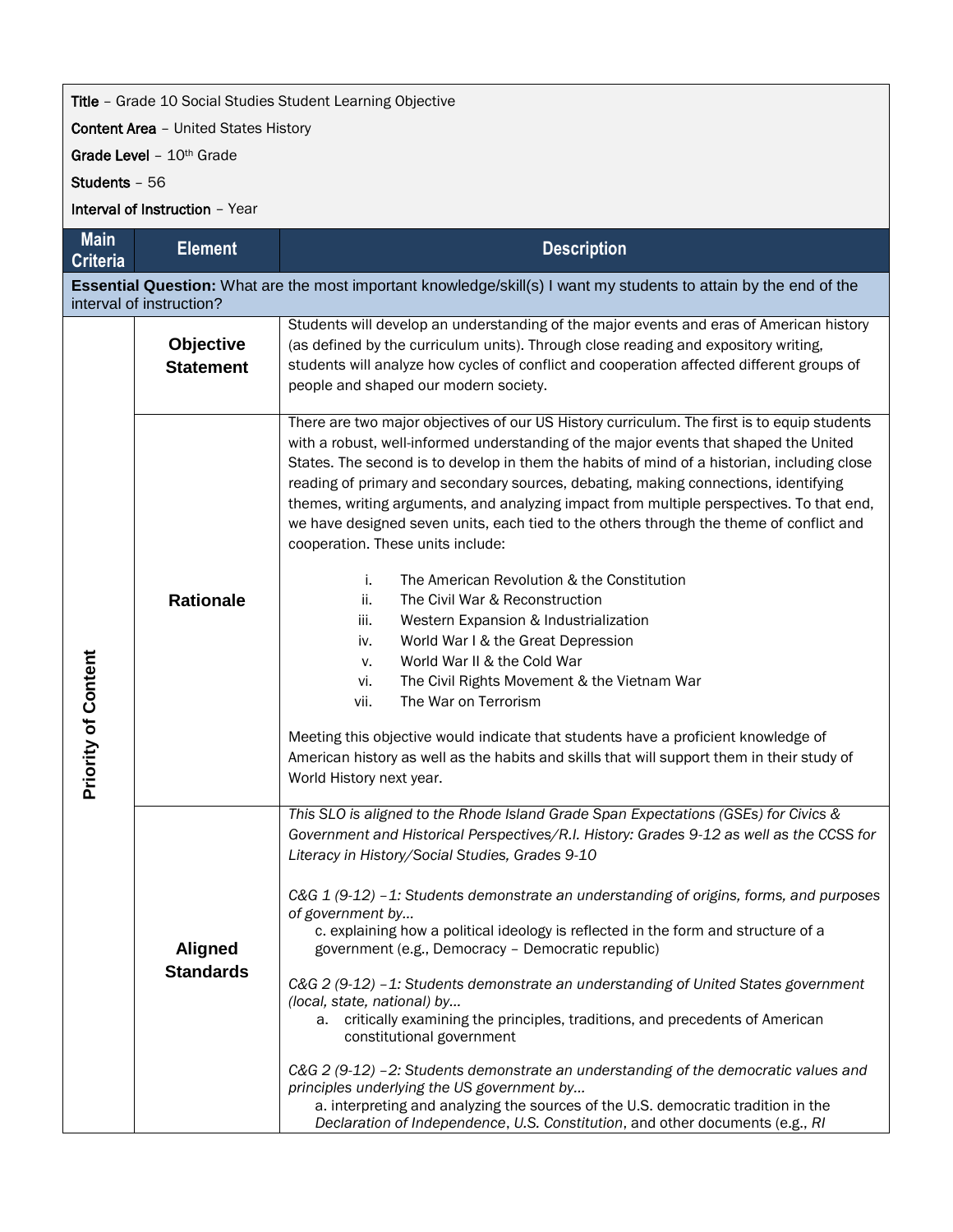| Constitution, Seneca Falls Declaration of Sentiments & Resolutions, Supreme Court<br>decisions, Pledge of Allegiance)                                                                                                                                                                                                                                                                                                                                                                                                                                                                                                                                                                                                                                                                                                                                                                                                                                              |
|--------------------------------------------------------------------------------------------------------------------------------------------------------------------------------------------------------------------------------------------------------------------------------------------------------------------------------------------------------------------------------------------------------------------------------------------------------------------------------------------------------------------------------------------------------------------------------------------------------------------------------------------------------------------------------------------------------------------------------------------------------------------------------------------------------------------------------------------------------------------------------------------------------------------------------------------------------------------|
| $C&G$ 3 (9-12) -2: Students demonstrate an understanding of how individuals and groups<br>exercise (or are denied) their rights and responsibilities by<br>d. identifying and explaining ways individuals and groups have exercised their<br>rights in order to transform society (e.g., Civil Rights Movement, women's<br>suffrage)                                                                                                                                                                                                                                                                                                                                                                                                                                                                                                                                                                                                                               |
| HP 1 (9-12) -1: Students act as historians, using a variety of tools (e.g., artifacts and<br>primary and secondary sources) by<br>a. formulating historical questions, obtaining, analyzing, evaluating historical<br>primary and secondary print and non-print sources (e.g., RI Constitution, art, oral<br>history, writings of Elizabeth Buffum Chace)<br>c. identifying, describing, or analyzing multiple perspectives on an historical trend<br>or event (e.g., mill worker v. mill owners during Industrial Revolution in RI;<br>separation of powers in RI government)<br>d. using technological tools in historical research                                                                                                                                                                                                                                                                                                                              |
| HP $1$ (9-12) -2: Students interpret history as a series of connected events with multiple<br>cause-effect relationships, by<br>a. explaining cause and effect relationships in order to sequence and summarize<br>events, make connections between a series of events, or compare/contrast<br>events<br>b. interpreting and constructing visual data (e.g., timelines, charts, graphs,<br>flowchart, historical films, political cartoons) in order to explain historical<br>continuity and change (e.g., timeline of Rhode Island's path to Revolution: Why is<br>Rhode Island first to declare independence, but last colony to ratify the<br>Constitution?)                                                                                                                                                                                                                                                                                                    |
| HP 2 (9-12)-1: Students connect the past with the present by<br>a. explaining origins of major historical events (e.g., Industrial Revolution in<br>Rhode Island)<br>b. identifying and linking key ideas and concepts and their enduring implications<br>(e.g., separation of church and state in Rhode Island)                                                                                                                                                                                                                                                                                                                                                                                                                                                                                                                                                                                                                                                   |
| W.9-10.1. Write arguments to support claims in an analysis of substantive topics or texts,<br>using valid reasoning and relevant and sufficient evidence.                                                                                                                                                                                                                                                                                                                                                                                                                                                                                                                                                                                                                                                                                                                                                                                                          |
| Introduce precise claim(s), distinguish the claim(s) from alternate or opposing<br>а.<br>claims, and create an organization that establishes clear relationships<br>among claim(s), counterclaims, reasons, and evidence.<br>Develop claim(s) and counterclaims fairly, supplying evidence for each while<br>b.<br>pointing out the strengths and limitations of both in a manner that<br>anticipates the audience's knowledge level and concerns.<br>Use words, phrases, and clauses to link the major sections of the text, create<br>C.<br>cohesion, and clarify the relationships between claim(s) and reasons,<br>between reasons and evidence, and between claim(s) and counterclaims.<br>d. Establish and maintain a formal style and objective tone while attending to<br>the norms and conventions of the discipline in which they are writing.<br>e. Provide a concluding statement or section that follows from and supports the<br>argument presented. |
| RH.9-10.2. Determine the central ideas or information of a primary or secondary source;<br>provide an accurate summary of how key events or ideas develop over the course of the<br>text.                                                                                                                                                                                                                                                                                                                                                                                                                                                                                                                                                                                                                                                                                                                                                                          |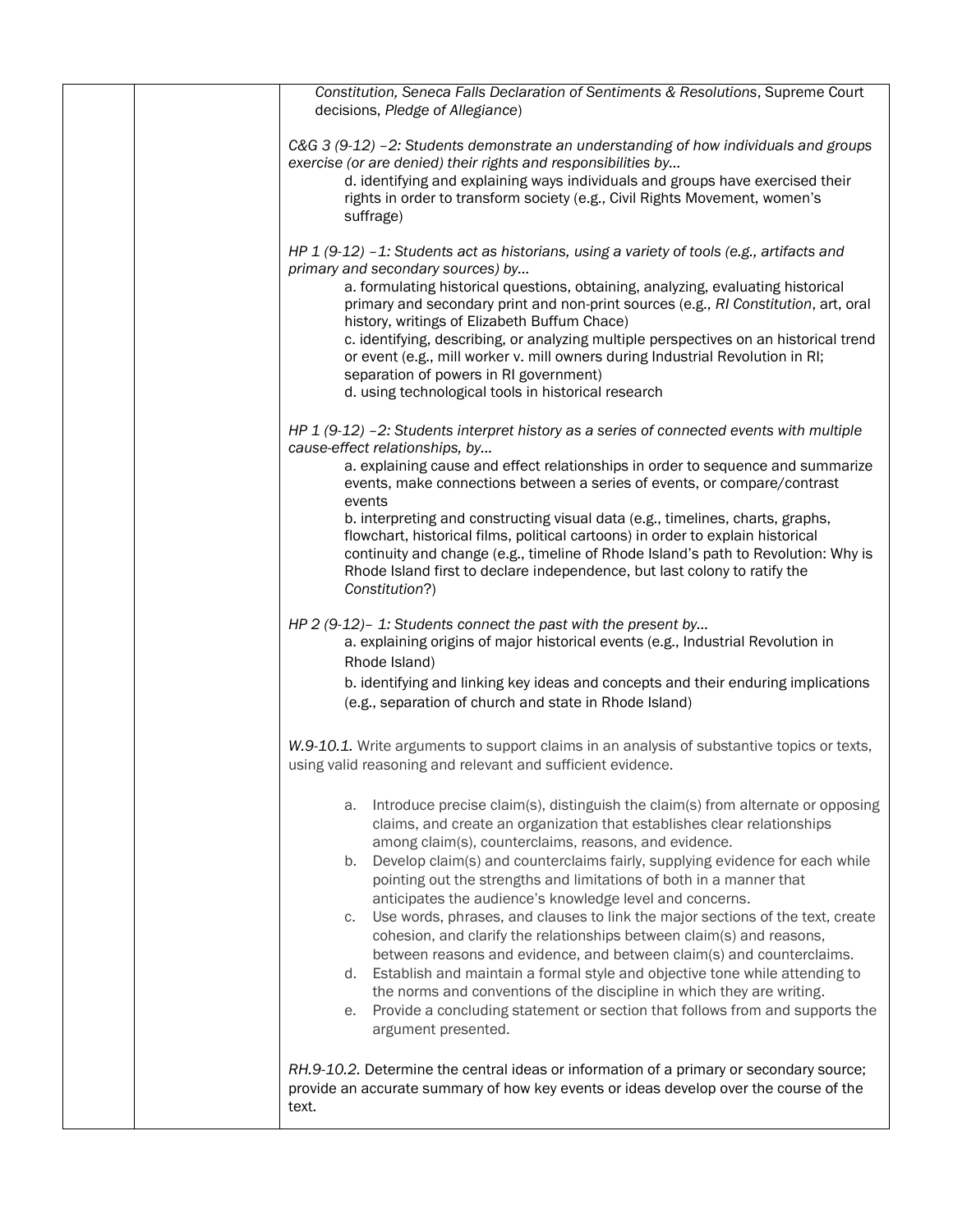|                                                                                                                                                                                                    |                                              | RH.9-10.8. Assess the extent to which the reasoning and evidence in a text support the<br>author's claims.<br>RH.9-10.9. Compare and contrast treatments of the same topic in several primary and<br>secondary sources.                                                                                                                                                                |  |  |  |  |
|----------------------------------------------------------------------------------------------------------------------------------------------------------------------------------------------------|----------------------------------------------|----------------------------------------------------------------------------------------------------------------------------------------------------------------------------------------------------------------------------------------------------------------------------------------------------------------------------------------------------------------------------------------|--|--|--|--|
| <b>Essential Question:</b> Where are my students now (at the beginning of instruction) with respect to the objective?                                                                              |                                              |                                                                                                                                                                                                                                                                                                                                                                                        |  |  |  |  |
|                                                                                                                                                                                                    | <b>Baseline Data /</b><br><b>Information</b> | All 56 students successfully passed 9th grade Ancient Civilizations course. However, given<br>the vastly different content, I do not think that their grades from that course are a<br>meaningful baseline for this course. Therefore, I will base my targets on the performance<br>of similar groups of students in past years.                                                       |  |  |  |  |
| <b>Essential Question:</b> Based on what I know about my students, where do I expect them to be by the end of the<br>interval of instruction and how will they demonstrate their knowledge/skills? |                                              |                                                                                                                                                                                                                                                                                                                                                                                        |  |  |  |  |
| Rigor of Target                                                                                                                                                                                    | Target(s)                                    | 1) End-of-Unit Tests: All students (56/56) will pass at least 6 out of 7 tests with a<br>score of 65% or better. In addition, half of all students (approximately 28/56) will<br>pass at least 6 out of 7 tests with a score of 80% or better.                                                                                                                                         |  |  |  |  |
|                                                                                                                                                                                                    |                                              | Final Research Paper: 25% of students (14/56) will score Approaching<br>(2)<br>Expectations (a passing score) on the research paper. 50% of students (28/56)<br>will score Meeting Expectations on the research paper. 25% of students (14/56)<br>will score Exceeding Expectations on the research paper.                                                                             |  |  |  |  |
|                                                                                                                                                                                                    | <b>Rationale for</b><br>Target(s)            | These targets are based on the performance of similar groups of students on this same<br>curriculum and assessments in past years. The lower tier reflects the minimal expectation<br>for students to be proficient in the course. However, I want to also set a higher tier to<br>ensure that I push those students for whom the minimal expectation is not sufficiently<br>rigorous. |  |  |  |  |